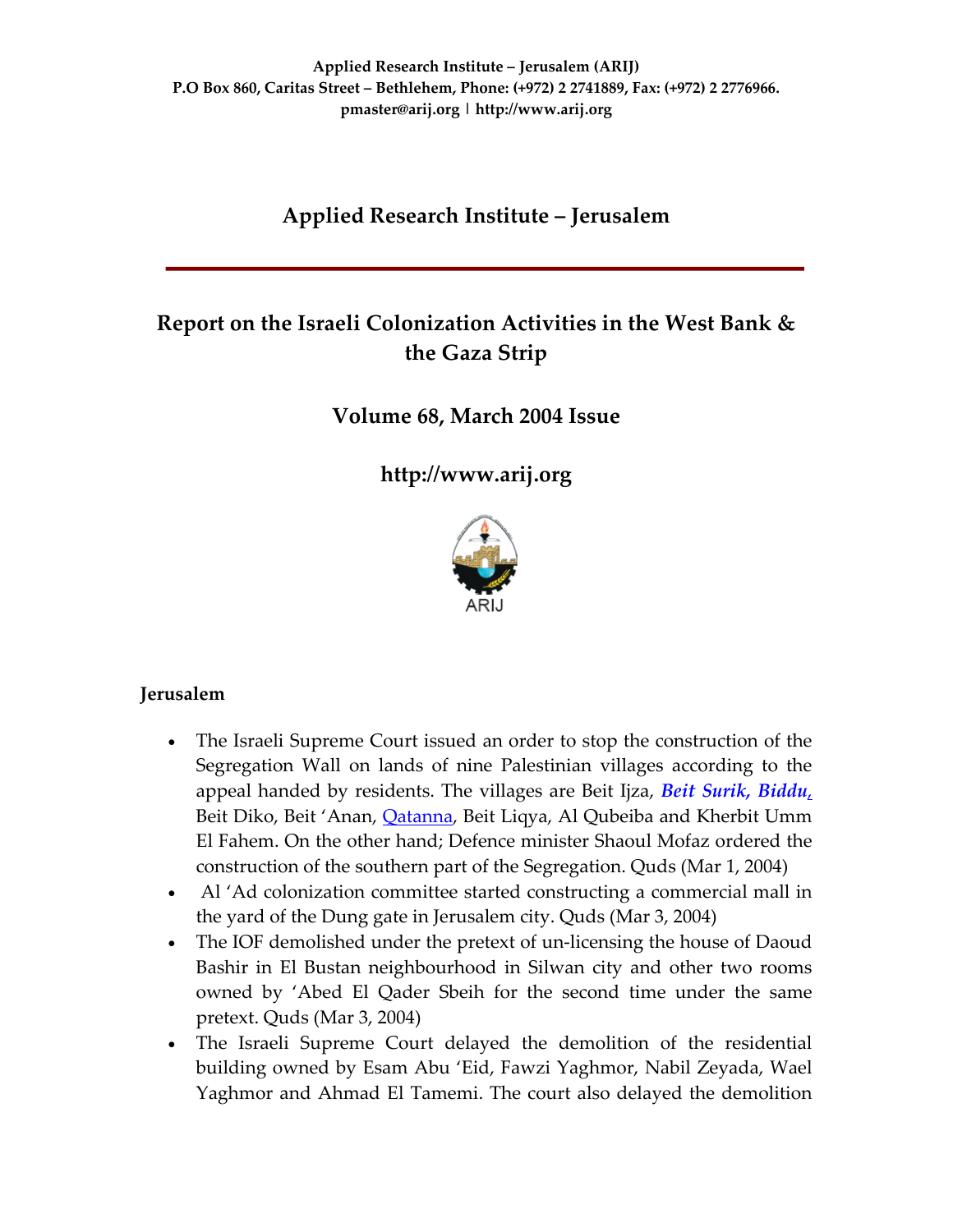of Kamil Al Sa'ow house in Beit Hanina city north of Jerusalem city and charged him with a penalty of NIS 10000. Al Ayam (Mar 4, 2004)

- The Israeli Supreme court delayed the construction of the Segregation Wall between Givat Zeev and Har Adar colonies to the northwest of Jerusalem city for few days. Quds (Mar 8, 2004)
- The IOF demolished the two houses of Khader Salameh and Barakat Al Rashq in Beit Hanina city near Neve Yaacov colony, under the pretext of not having building permits. Quds (Mar 10, 2004)
- The Israeli Supreme court issued an order to stop the construction of the Segregation Wall on lands of **Biddu village in [Jerusalem](http://www.poica.org/editor/case_studies/view.php?recordID=494)** for six days. It is worth mentioning that this is the second time the court delays the construction of the wall in the area according to the appeal handed by the residents. Wafa (Mar 11, 2004)
- The IOF razed two dunums of agricultural lands cultivated with Olive and Almond trees in Al Nabi Samuel village to the northwest of Jerusalem city. Land belongs to Issa 'Ali. Al Ayam (Mar 15, 2004)
- According to the appeal handed to Jerusalem court centre for social and economical rights, the court delayed the demolition of Hattim Hussein Khalil house in Al 'Isawiya town to the northeast of Jerusalem city. Quds (Mar 16, 2004)
- The IOF started installing cement blocks alongside the main street of El Barid outskirt to the north of Jerusalem. The installed blocks are part of the Segregation Wall plan in the area which, if fully installed, will isolate El Barid outskirts and El Ram areas from Jerusalem city. Al Ayam (Mar 16, 2004)
- The IOF and without pre-notification took over the house of Muhammad Ahmad El Khateb in Hizma town to the northeast of Jerusalem city and turned into military barracks. Quds (Mar 17, 2004)
- The IOF demolished the house of Ahmad 'Abed El Sheref in At Tur neighbourhood to the east of Jerusalem city under the pretext of not having building permits; thus increasing the number of demolished houses in Jerusalem city to 25 houses since the beginning of Year 2004. Quds (Mar 17, 2004)
- The Israeli chief commander Moshe Keplenski handed residents of 'Anata village military order number (22/4/T) to confiscate 335,571 dunums of its lands. Lands are located within:
- **Block 6, parcels 14, 24‐30**
- **Block 11, parcels 155‐157, 185‐190**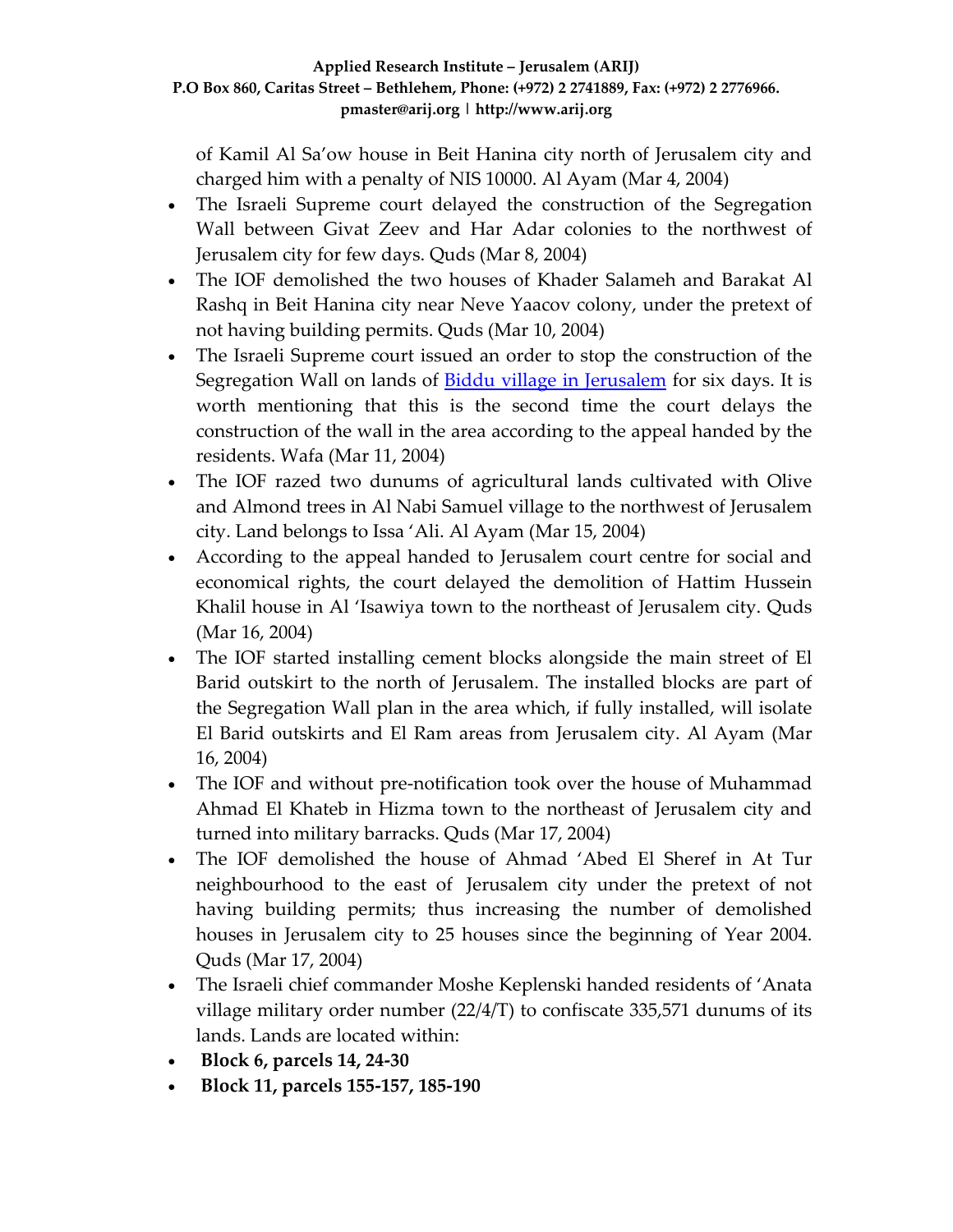- **Block 12, parcel 77**
- **Block 13, parcels 96, 97, 99**
- According to the appeal handed by villagers of *Beit Surik [village,](http://www.poica.org/editor/case_studies/view.php?recordID=494)* the Israeli Supreme Court will change the route of the Segregation Wall by 7‐8 kilometres. Quds (Mar 17, 2004)
- The Israeli committee for planning and construction approved the construction of new housing units in Wad El Joz neighbourhood in eastern Jerusalem. Quds (Mar 20, 2004)
- The Israeli committee for planning and construction approved the construction of the eastern and southern parts of E1 plan (Ring Road Project). The eastern part extends from Atarot industrial Zone to Skobous Mountains while the southern part extends from Sur Bahir till Jabal El Mukkabir. On the other hand Israel is planning to construct new Israeli neighbourhood (Kadmat Zion) near [Abu](http://www.poica.org/editor/case_studies/view.php?recordID=494) Dis city. Quds (Mar 20, 2004)
- Jerusalem court delayed the demolition of Muhammad 'Eid Hadad house in Jerusalem city for a year and a half and forced him to pay a penalty of NIS 45000 under the pretext of not having building permits. Quds (Mar 22, 2004)
- The IOF uprooted hundreds of Olive trees in *[Qatanna](http://www.poica.org/editor/case_studies/view.php?recordID=494) village* to the northwest of Jerusalem at favour of continuing the Segregation Wall in the western part of the village near the Armistice line (Green line). Quds (Mar 28, 2004)
- Colonists of Al 'Ad committee took over two residential buildings composed of 13 apartments in Muragha area in Silwan neighbourhood and belong to Al Ragabi and Muragha families. Colonists of Al 'Ad claim ownership of the buildings causing the evacuation of all dwellers under the threat of weapons. It is worth mentioning that 143 houses in Al Yaman area near Ras Al 'Amud colony are threatened to be confiscated.
- Al 'Ad committee is planning to erect a tunnel that connects *Ras Al ['Amud](http://www.poica.org/editor/case_studies/view.php?recordID=272) [colony](http://www.poica.org/editor/case_studies/view.php?recordID=272)* with the outposts established on lands of Silwan neighbourhood to then reach the Walling Wall. Wafa + Quds (Mar 31, 2004)

# **Qalqiliya**

• The IOF issued military orders to confiscate 120 dunums of agricultural lands mostly cultivated with Olive trees in Kafr Laqif village to erect a new road that connects Karne Shomron, Keddumim colonies with the rest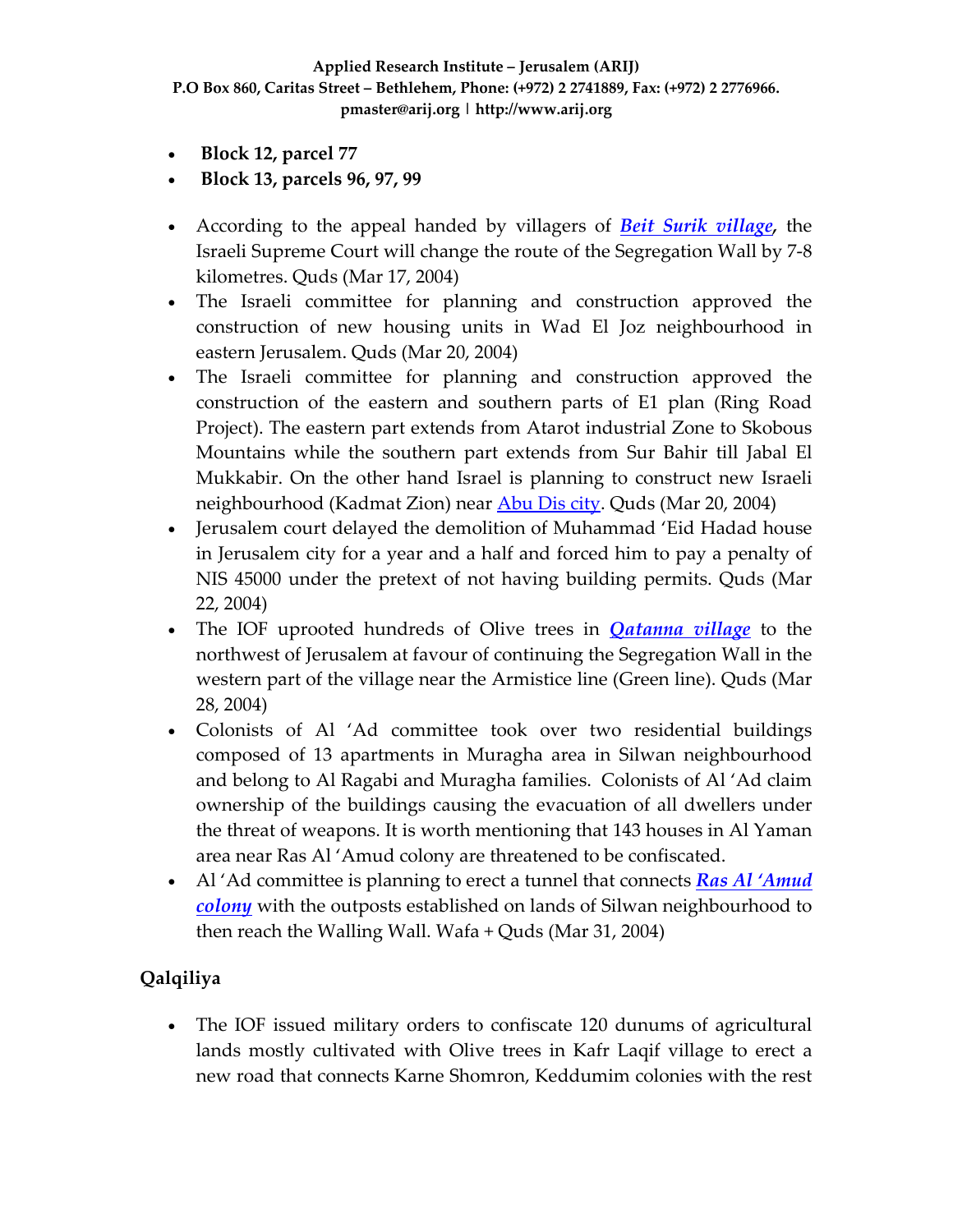of the colonies inside the Armistice line (Green line). Lands belong to Awad and Ahmad 'Ali Qadour. Quds (Mar 3, 2004)

- The IOF handed residents of *[Jayyus](http://www.poica.org/editor/case_studies/view.php?recordID=320) town* six notification orders informing them of the Israeli intent to demolish their plastic houses located 400m away from the Segregation Wall under the pretext of not being licensed. Notifications were handed to Mutlak Fayz Shamasneh, Methkal Shamasneh, Khader Muhammad Shamasneh, 'Afef Shamasneh and Sha'ban Noufal. Wafa+ Quds (Mar 3, 2004)
- The IOF handed the village councils of Az Zawiya, *[Rafat](http://www.poica.org/editor/case_studies/view.php?recordID=287)*, *Deir [Ballut](http://www.poica.org/editor/case_studies/view.php?recordID=373)* and *[Mas](http://www.poica.org/editor/case_studies/view.php?recordID=377)‐ha* villages to the southeast of Qalqiliya city military orders to take over 3169 dunums of aGricultural lands for military reasons. Diagrams and maps were accompanied by military order showing the confiscation of
	- o Block 3 from Mas‐ha village,
	- o Block 4 from Al Zawiya,
	- o Block 3 from Rafat,
	- o Block 2 and 4 from Deir Ballut to continue the construction of the Segregation Wall. Quds (March 12, 2004)
- The Israeli colonists backed with several numbers of bulldozers and tanks razed 150 dunums of agricultural lands cultivated with Olive trees to the east of Kafr Thulth village in El 'Eoun and Al Swana areas to erect a new bypass road that connects Ma'ale Shomron colony with the new outpost constructed by the colonists. Lands belong to: Ibrahim Rashed El 'Alam, Balqes Ahmad El 'Alam, Khalil Ahmad Mara'beh and his brothers, 'Abed El Latif As'ad Jaber, Hamed Theb Odeh, Qasem Awad Mara'beh, the inherited of Ahmad Dagher and the inherited of Muhammad Mahmoud Saleh. Quds (Mar 14, 2004)
- Colonists of Kedumim hindered for the second week landlords of Kafr Qaddum village to access their lands located close to the aforementioned mentioned colony. As a result, tens of dunums of agricultural lands are threatened to be destroyed. Quds (Mar 31, 2004)

### **Gaza**

- In a report issued by the Islamic Waqf, five Mosques were demolished by the IOF in Rafah [governorate](http://www.poica.org/editor/case_studies/view.php?recordID=307) since the outbreak of the second Intifada in September 28, 2000. Quds (Mar 2, 2004)
- The Israeli bulldozers and under heavy barrage of gunfire staged into Al 'Atatra area near Morag colony to the north of Rafah city and razed 12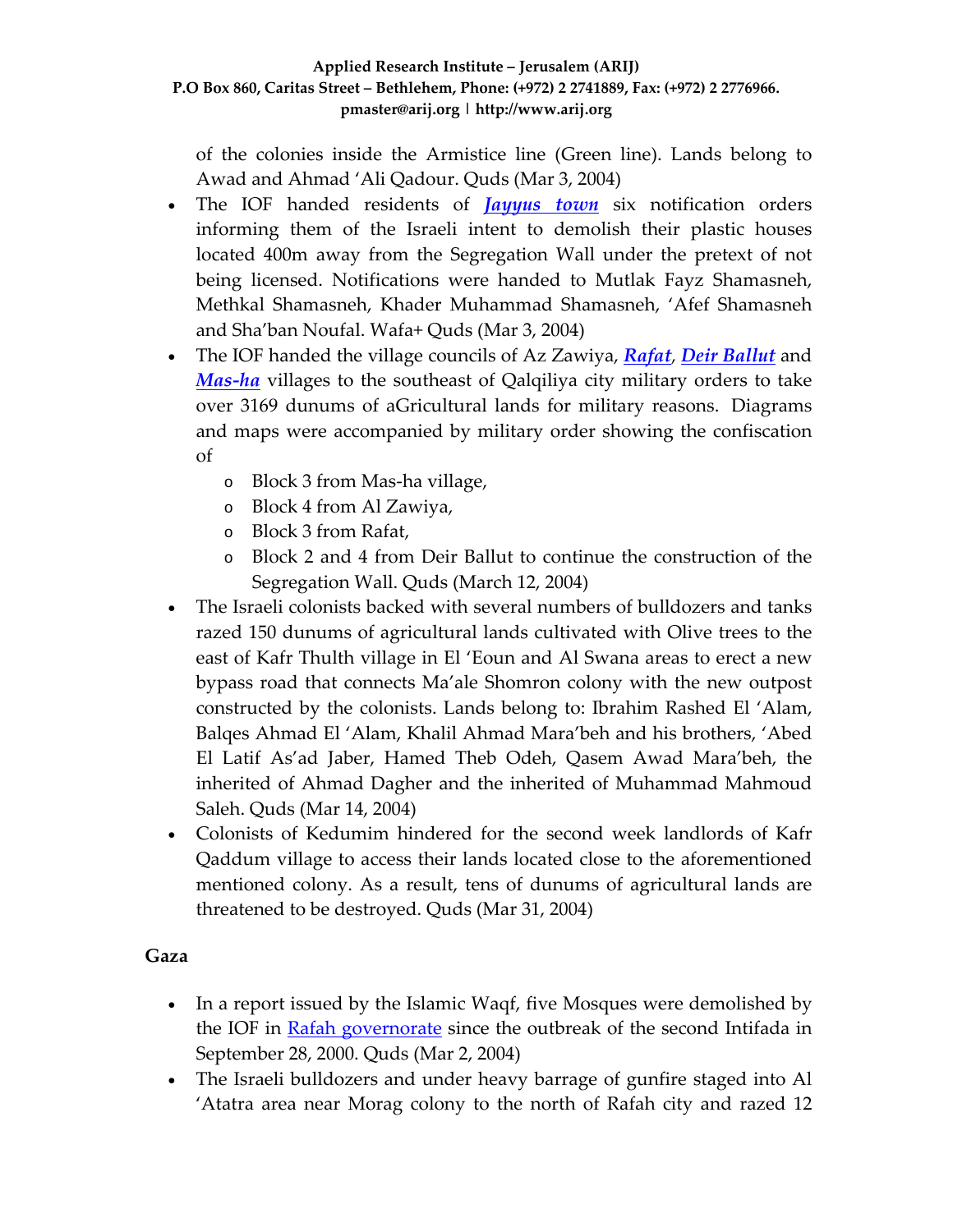dunums of agricultural lands cultivated with Olive trees along with 8 plastic houses which belong to Al 'Atar, Abu Jazar and Abu Gharara families. Wafa (Mar 5, 2004)

- The IOF staged into Zu'rub neighbourhood in Rafah city and completely demolished six houses and partially demolished two other houses. Quds (Mar 5, 2004)
- The Israeli Supreme Court issued restraining orders to stop the demolition of five houses owned by 'Amir Family in Abu Daher area in *Al [Qarara](http://www.poica.org/editor/case_studies/view.php?recordID=381) city to the north of Khan [Yunis](http://www.poica.org/editor/case_studies/view.php?recordID=381)* after being warned orally to evacuate the houses due to its location close to Kesufim colony. Al Ayam+ Quds (Mar 10, 2004)
- Several numbers of Israeli bulldozers invaded Gaza city and razed some lands to the southeast of Al Shuhada junction south of the city. Wafa+ Quds (Mar 10, 2004)
- The IOF staged into *[Rafah](http://www.poica.org/editor/case_studies/view.php?recordID=312) city* and demolished four houses. Quds (Mar 11, 2004)
- The Israeli bulldozers staged into Al Brazil neighbourhood to the south of Rafah governorate under heavy barrage of gunfire and demolished two houses owned by Ahmad Abu Mtair and Ibrahim Abu Siyam. Wafa (Mar 11, 2004)
- The Israeli tanks invaded Yibna [refugee](http://www.poica.org/editor/case_studies/view.php?recordID=303) camp in Rafah city, south of the GazaStrip, and tore down a number of Palestinian houses. IPC (Mar 11, 2004).
- The Israeli bulldozers backed by tanks and armored vehicles, invaded Al Brazil neighborhood in the city of Rafah and completely demolished three houses in the neighborhood and partially damaged another five houses causing many families to become homeless . IPC + Quds (Mar 11, 2004)
- The Israeli bulldozers, backed by several tanks and armored vehicles, invaded Al Salam neighborhood and razed several houses and lands in the area. IPC+ Quds (Mar12, 2004)
- The IOF hindered landowners from accessing their agricultural lands which are located close to Doget colony to the northwest of Gaza Strip. Quds (Mar 13, 2004)
- In a statement declared by Khan Yunis governor, the IOF razed 8000 dunums of lands in the governorate since the outbreak of the second Intifada in September 2000 until recently. Al Ayam (Mar 13, 2004)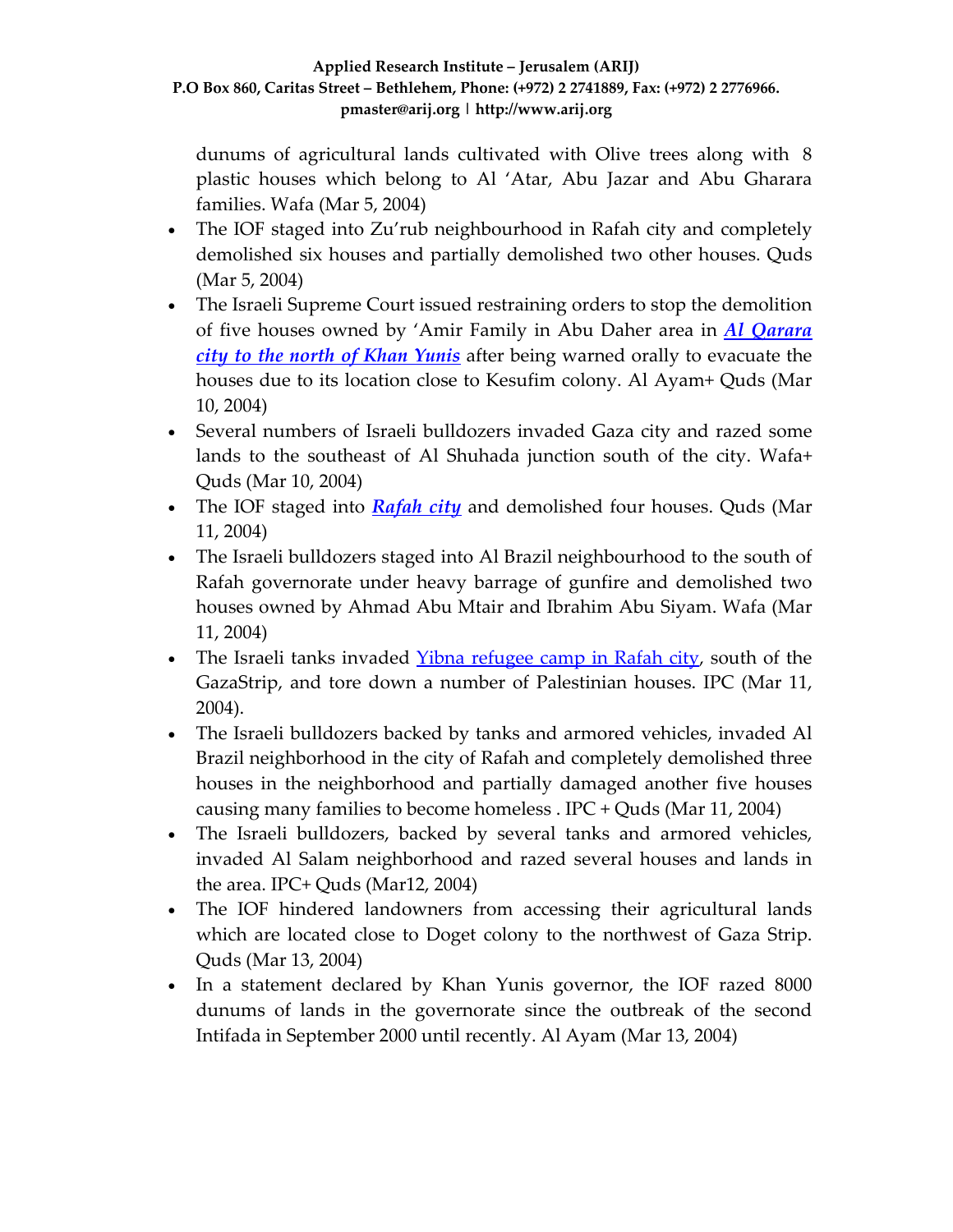- The Israeli helicopters shelled on Palestinian stores and workshops in Al Zayton and Nasr areas in Gaza city which belong to Reziq and Al Faseh families. Wafa (Mar 15, 2004)
- The IOF shelled on Palestinian properties in Gaza city and caused the demolition of three workshops and the houses of Ahmad Abu Hamda and Ayman Abu Hamda. Al Ayam (Mar 16, 2004)
- The Israeli bulldozers razed vast areas of lands along with several numbers of plastic houses east of Al Maghazi area; among the owners, Abu Hasera family was known. Wafa+ Quds (Mar 17, 2004)
- The IOF took over a residential building composed of several floors in Block (O) area in Rafah governorate to the south of Gaza Strip. Wafa (Mar 17, 2004)
- The IOF staged into Block (O) area in Rafah and razed five houses which belong to: Yousef Abu Tah, Muhammad Yousef Abu Tah, Suleiman Abu Tah, Muhammad Sa'id Abu Tah and the house of Martyr Mahmoud Abu Nahil. Wafa (Mar 17, 2004)
- The IOF dynamited part of Al Aqsa University in Al Zayton neighbourhood to the south of Gaza city after planting it with explosive devices turning it to a heap of rubble; on the other hand, the IOF completely demolished the house of Subhi Abu 'Arar in Al Salam neighbourhood to the southeast of Rafah governorate and partially demolished another house in the same neighbourhood. In addition, the IOF razed tens of dunums of lands cultivated with Orange and Olive trees. Quds+ Al Ayam (Mar 17, 2004)
- The IOF razed vast areas of agricultural lands cultivated with Almond and Olive trees in Al Sa'aida area to the east of Al Maghazi camp. Lands belong to Bin Sa'id family. Al Ayam (Mar 18, 2004)
- The IOF constructed 4m height watch tower west of Al Rabawat El Gharbiya to the north of Khan Yunis city. Al Ayam (Mar 18, 2004)
- In a report issued by the United Nations (UN) showed that more than 30 houses were completely demolished in Block (O) in Rafah city to the south of Gaza Strip in addition to other seven houses which were partially damaged last Wednesday under the pretext of "searching for arms smuggling tunnels". Quds (Mar 19, 2004).
- In a report issued by Gaza centre for rights and law assured that during the year 2003 the IOF: 1‐ razed 5968 dunums of agricultural lands 2‐ completely demolished 581 houses 3‐ Partially demolished hundreds of houses. Quds (Mar 19, 2004)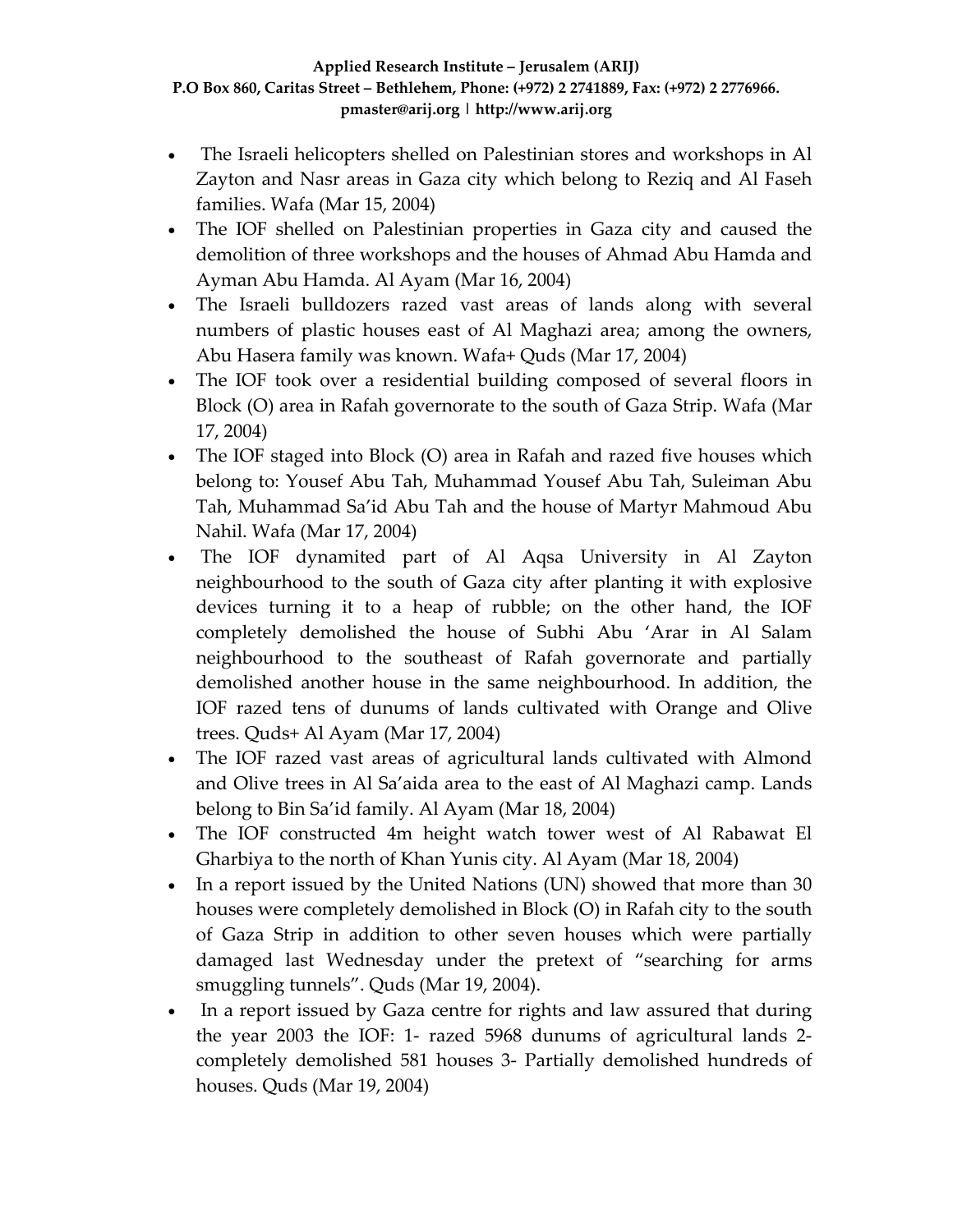- The Israeli bulldozers staged into Al Mughraqa area south of Gaza city and demolished seven houses in the area in and dynamited the house of Martyr Saqr Hassan. The IOF also took over the house of Musa Faraj Allah turning it to a military barrack. On the other hand, the IOF razed several dunums of agricultural lands in the area which belong to Al Hayqe "Qasas" family. Quds + Al Ayam (Mar 20, 2004)
- The IOF demolished the house of Basim Qdah in 'Abasan town after planting it with heavy explosive devices turning it into a heap of rubble. Another seven houses in between partial and complete demolition in the village. Quds (Mar 22, 2004)
- The Israeli bulldozers staged into the east of Al Qarara area to the north of *Khan [Yunis](http://www.poica.org/editor/case_studies/view.php?recordID=381) city* under heavy barrage of gunfire and demolished a house owned by Al Sumairi family. Al Ayam (Mar 23, 2004)
- The Israeli bulldozers staged into Al Namsawi neighbourhood to the west of *Khan [Yunis](http://www.poica.org/editor/case_studies/view.php?recordID=381) city* under heavy barrage of gunfire and demolished the houses of Muhammad Abu Reziq and Jacob Siam. Wafa (Mar 23, 2004)
- The Israeli bulldozers razed several numbers of dunums east of Al Tufah checkpoint to the west of *Khan [Yunis](http://www.poica.org/editor/case_studies/view.php?recordID=381) city*. Wafa (Mar 23, 2004)
- The Israeli bulldozers staged into Al Qarara area to the north of Khan Yunis city and razed vast areas of lands cultivated with Vegetables, Palm and Olive trees which belong to Al Sumairi family. In addition, the IOF razed vast areas of lands cultivated with Citrus trees east of Jabaliya refugee camp. Quds (Mar 24, 2004)
- The Israeli bulldozers staged into the western camp and Al Namsawi neighbourhood to the west of *Khan [Yunis](http://www.poica.org/editor/case_studies/view.php?recordID=381) city* under heavy barrage of gunfire and demolished 7 houses; thus displacing tens of families. In addition, the IOF razed agricultural lands to construct a new military base and watch towers. Quds+ Al Ayam (Mar 25, 2004)
- The Israeli bulldozers staged 600m into lands located between the Palestinian borders and the Armistice line (*[Green](http://www.poica.org/glossary/glossary.php#a3) line*) and razed lands to construct a number of earthed blocks in the area. Its worth mentioning that the IOF razed 20 dunums of lands cultivated with Citrus trees in the last two days which belong to Abu Safiya family. Al Ayam (Mar 26, 2004)
- The Israeli bulldozers staged 200m into Khan Yunis western neighbourhood under heavy barrage of gunfire and completely demolished 3 houses. As a result, ten houses were severely damaged due to the demolition process and belong to Osama and Muhammad Abu Namous. PCHRGAZA+ Quds (Mar 26, 2004)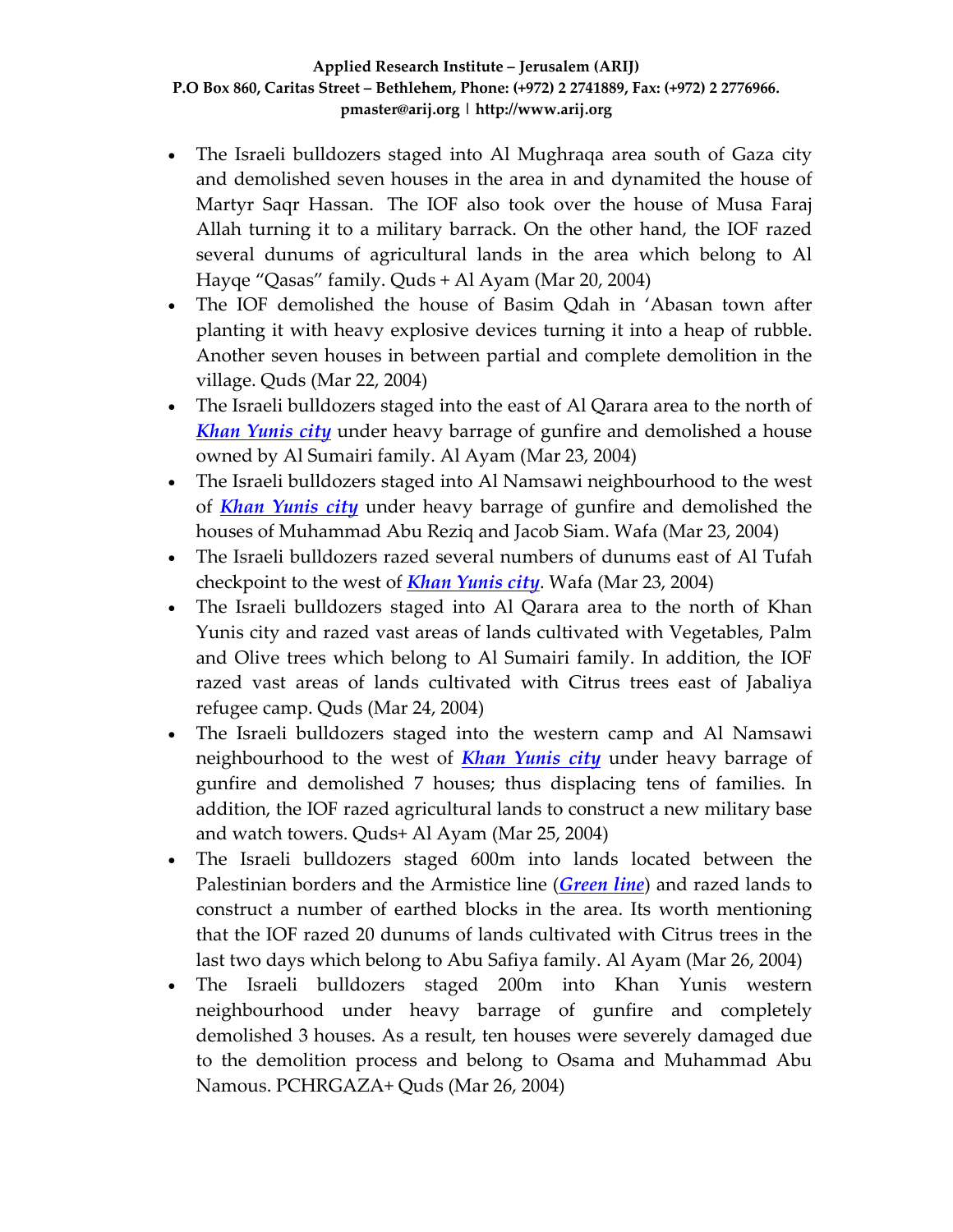- The Governor of Khan Yunis assured that since the beginning of the current Intifada the IOF completely demolished more than 375 houses and partially demolished 2900 houses. Quds (Mar 28, 2004).
- The IOF staged into Al 'Arayba area to the north of Rafah city and demolished two houses owned by Odeh El Asi and Subhia El Rumi. Quds (Mar 29, 2004).
- The Israeli bulldozers staged 200m into Al Salam neighbourhood near the Palestinian‐ Egyptian borders south of Rafah governorate and demolished the two‐storey house of Samir Nasr Allah, displacing 9 dwellers. Wafa (Mar 29, 2004)
- The Israeli bulldozers staged into Al Salam neighbourhood and razed several numbers of dunums which belong to 'Awad El Sha'ir. Wafa+ Quds (Mar 30, 2004)
- The Israeli bulldozers staged 150m into Khaza'a area in Khan Yunis and razed 2km length of agricultural land located on the Armistice line (Green line) which belong to Qdah and Al Najar families. Quds+ Wafa (Mar 31, 2004)
- The IOF razed vast areas of agricultural lands to the south of Abu Holy checkpoint. Wafa (Mar 31, 2004)
- The IOF continued razing lands near Al Muntar passage to the east of Gaza city. Wafa (Mar 31, 2004)
- In a report issued by the UNRWA assured that more than 1400 houses were demolished in Gaza city and another 900 houses in Rafah since the beginning of the second Intifada, displacing 15000 people. Quds (Mar 31, 2004).
- The Governor of Khan Yunis assured that more than 8228 dunums of agricultural lands were razed in the governorate since the beginning of the current Intifada. Quds (Mar 31, 2004).

## **Bethlehem**

- Colonists aggressed on lands of Al Rashayida village between Al Maniya and Kisan village to the east of Bethlehem district and razed 20 dunums to construct a new colony outpost in the area. Al Ayam (Mar 2, 2004)
- The IOF started constructing an 8m height Wall in 'Aresha Al Nawater area near the Caritas hospital; as a result, landlords will be hindered to access their 8000 dunums of agricultural lands in the northern part of the city. Quds (Mar 3, 2004)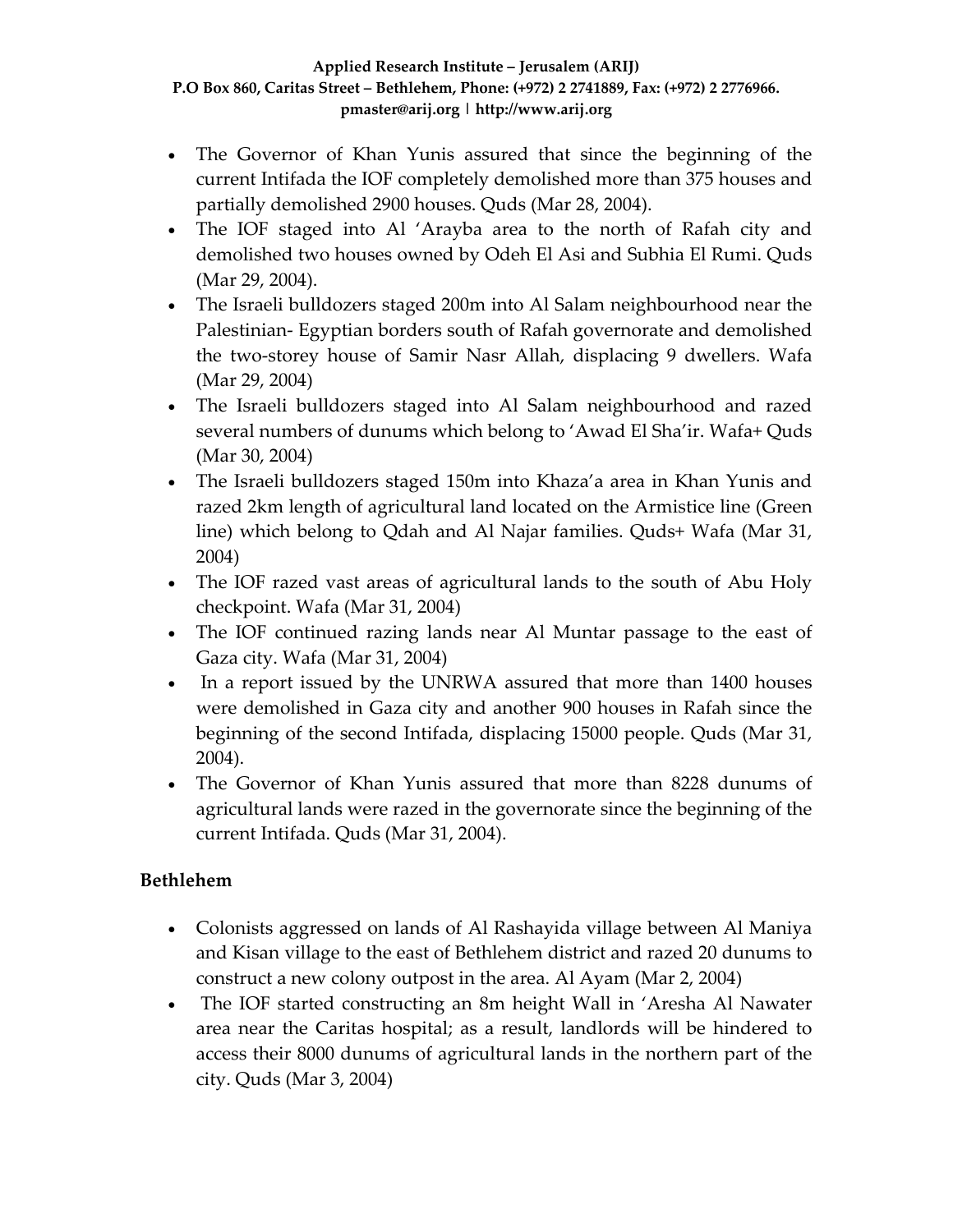- Colonists of *Allon [Shevut](http://www.poica.org/editor/case_studies/view.php?recordID=372)* uprooted more than 110 Olive trees in [Khirbet](http://www.poica.org/editor/case_studies/view.php?recordID=372) [Sakariya](http://www.poica.org/editor/case_studies/view.php?recordID=372) in Bethlehem district which belong to Salah, 'Aref and Muhammad Shahin. It is worth mentioning that colonists also tried to seize over 25 dunums of lands in the area in the last two days. Wafa+ Al Ayam (Mar 3, 2004)
- The IOF dynamited the two-storey house of Hattim Zakariya Mahmoud El A'raj in *Al [Walaja](http://www.poica.org/editor/case_studies/view.php?recordID=372) village* to the west of Bethlehem district after forcing all dwellers to evacuate the house under the threat of weapons. Wafa (Mar 11, 2004)
- Colonists of Betar 'Illit uprooted several numbers of Olive trees cultivated in 5 dunums of lands west of Husan village to the west of Bethlehem city which belong to Isma'il and Ahmad Muhammad El Qaret. Quds (Mar 16, 2004)
- The IOF charged Khalid Mustafa Al Atrash, Muhammad Shahada Al A'raj, Muhammad Musa Isma'il Abu Sbeit and Munther 'Abed El Qader Hamad from 'Ein Jwazeh neighbourhood in Al Walaja village penalties under the pretext of not having building permits. Al Ayam (Mar 19, 2004)
- The IOF dynamited the house of Martyr Gamel Khalaf Hamed in Bethlehem city after planting it with heavy explosive devices, displacing 12 dwellers. Quds (Mar 20, 2004)
- The IOF demolished the houses of Martyrs Muhammad Ahmad Daraghmeh and Rami Saleh Al Shu'ani in Ad Duheisha refugee camp. Quds (Mar 22, 2004)
- The IOF continued razing lands in the area near Deir Baron to the north of Bethlehem city to construct the Segregation Wall which will devour thousands of dunums cultivated with Olive trees. Al Ayam (Mar 29, 2004)

## **Salfit**

- The Israeli troops staged into Salfit district and continued razing the 1000 dunums of lands in Wad Abu Rzaq and Al Harayiq areas in Mas‐ha town to the west of Salfit district to construct a new Israeli neighbourhood that connects the nearby Al Kana colony. Among the landowners, Yunis Ibrahim 'Abed Allah was known. Wafa+ Quds (Mar 6, 2004)
- The IOF installed a number of benchmarks on lands of *Deir [Ballut](http://www.poica.org/editor/case_studies/view.php?recordID=373)* to the west of Salfit district to construct the Segregation Wall in the area. Quds (Mar 14, 2004)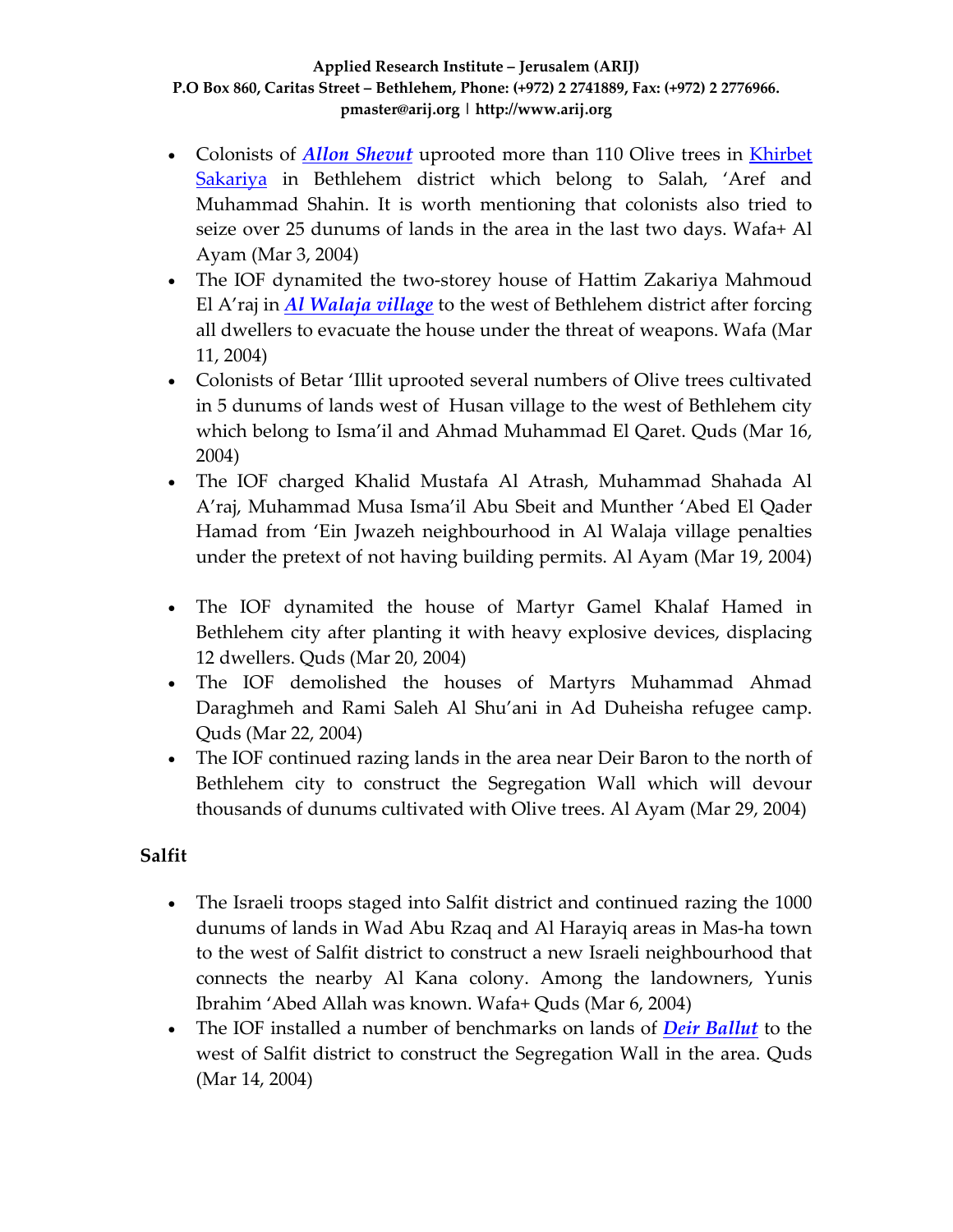• The IOF dynamited the two-storey house of 'Abed El Rahem Ibrahim Hassan Ibrahim in Biddya town to the northwest of Salfit district after planting it with heavy explosive devices. Quds (Mar 29, 2004)

## **Hebron**

- The IOF partially demolished the house of Martyr Muhammad Mahmoud Abu Rajab in Yatta city. Quds (Mar 3, 2004)
- The Israeli bulldozers razed vast areas of lands in Wad El Ghurus east of Hebron district near Qiryat Arba' colony to continue constructing the Segregation Wal. Lands belong to Jaber, Zaloum and Ghayth families. Quds+ Al Ayam+ Wafa (Mar 4, 2004)
- A number of Jewish colonists took over the house of Al Batsh family in Al Qazazin neighbourhood in the old city of Hebron. Wafa (Mar 4, 2004)
- The IOF demolished two houses in Hebron city at favor of expanding the bypass road which connects *Qiryat Arba' colony with the [Ibrahimi](http://www.poica.org/editor/case_studies/view.php?recordID=376) [Mosque](http://www.poica.org/editor/case_studies/view.php?recordID=376)*. Not forgetting to mention that these two houses are among other 22 houses planned to be demolished. Quds+ Al Ayam (Mar 5, 2004)
- The IOF razed 15 dunums of agricultural lands cultivated with Grapes and Almond trees in the eastern part of Beit Ummar town at favour of constructing a 2km Segregation fence which extends from Al 'Arrub refugee camp to reach the southern part of the town under the pretext of security. Al Ayam+ Wafa (Mar 5, 2004)
- The IOF uprooted 15 Olive trees planted on the entrance of Idhna city at favour of constructing a new military base in the area. Lands belong to Muhammad Musa Noufal. Al Ayam (Mar 6, 2004)
- Colonists of Qiryat Arba' uprooted 150 Olive and Almond trees planted in the vicinity of the bypass road that connects the colony with the Ibrahimi Mosque. Lands belong to *Da'na [family](http://www.poica.org/editor/case_studies/view.php?recordID=278)*. Wafa (Mar 6, 2004)
- Colonists of Metzpe Ya'er to the south of Yatta town aggressed on 110 dunums of lands owned by Muhammad Odeh Abu Fanar, of which 90 dunums are cultivated with Wheat and Barley and another 20 dunums owned by 'Abed Allah Musa Abu Al Debis and Muhammad Ahmad Abu Tuhfa. Moreover, colonists of Bet Ain uprooted tens of Olive trees in 'Araq Al Mansara area in the town of Surif to the northwest of Hebron. Lands belong to Jamal Ghnemat. Quds (Mar 8, 2004)
- The Israeli bulldozers razed 10 dunums of agricultural lands cultivated with Olive trees and Field crops in Idhna town to expand the road used by Israeli colonists and to construct a new military base in the area. Lands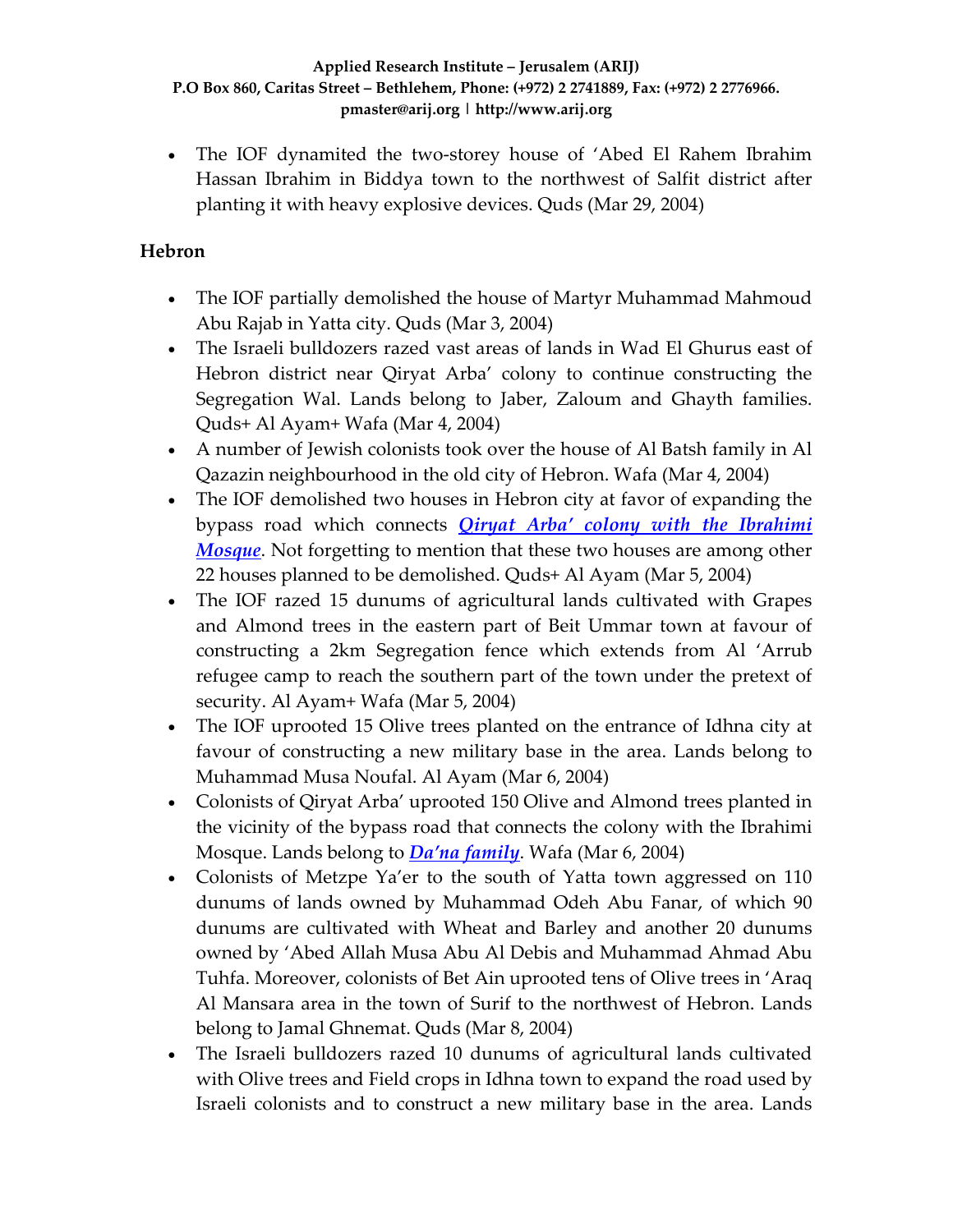belong to Muhammad Noufal, Issa Muhammad Noufal, Musa Muhammad Noufal, Muhammad Musa Noufal, Mahmoud 'Abed Allah Noufal and Shehda Noufal. Al Ayam (Mar 10, 2004)

- The IOF notified more than 10 families in Kherbit Ghanba and Khirbet Al Majaz to the south of Yatta town to evacuate their woody Barracks preparing them for demolition under the pretext of being illegally built. Among the owners, Nabel Hussein Jabaren, Khalil Muhammad Jabaren and Musa 'Abed Musa were known. Al Ayam (Mar 13, 2004)
- Colonists of Safr to the east of Yatta town took over 60 dunums of agricultural land cultivated with field crops and hedged it with barbed wires, hindering landowners from accessing their lands. Lands belong to Abu Malash family. Quds (Mar 14, 2004)
- Colonists of Karmel, east of Yatta town took over 10 dunums of lands which belong to families from 'Arab Al Ka'abneh and put several numbers of cement blocks to prevent landowners from accessing their lands. In addition, colonists of Migdal Oz hedged and razed more than 13 dunums of agricultural lands cultivated with Vine trees; thus hindering landowners from accessing their lands. Quds (Mar 17, 2004)
- The IOF started constructing 4m height of Segregation Fence alongside the eastern entrance of Beit Ummar town to the north of Hebron city on pre‐ razed lands to construct a new military base and a watch tower to the east of the town. Al Ayam+ Quds (Mar 17, 2004)
- Colonists of Susiya east of Yatta town destroyed 10 dunums of lands cultivated with Wheat and Barley and burned over 40 Olive trees belong to Omar Da'dan 'Awad Al Nawa'ja. Lands belong to: Muslim Al 'Arab Al Nawa'ja, Ahmad 'Ali Al Nawa'ja, Shihda Muhammad Al Nawaj'a, Jum'a 'Ali Salim Al Nawaj'a and Nasri Al Nawaj'a. Quds+ Al Ayam (Mar 19, 2004)
- Colonists of Maon east of Yatta town took over 20 dunums of lands in At Tuwani village and hedged it with barbed wires. Lands are 200m away from the aforementioned colony. Al Ayam (Mar 20, 2004)
- The IOF notified residents from Yatta town to the south of Hebron city to stop construction in their houses under the pretext of not having building licenses. The residents are Ibrahim and Muhammad Salman Al 'Azazmeh Quds (Mar 22, 2004)
- The IOF notified 11 families from 'Arab El Hathalin area to the east of Yatta town to demolish their Zink houses under the pretext of being unlicensed. Houses belong to: Suleiman Odeh El Hathalin, Suleiman 'Ali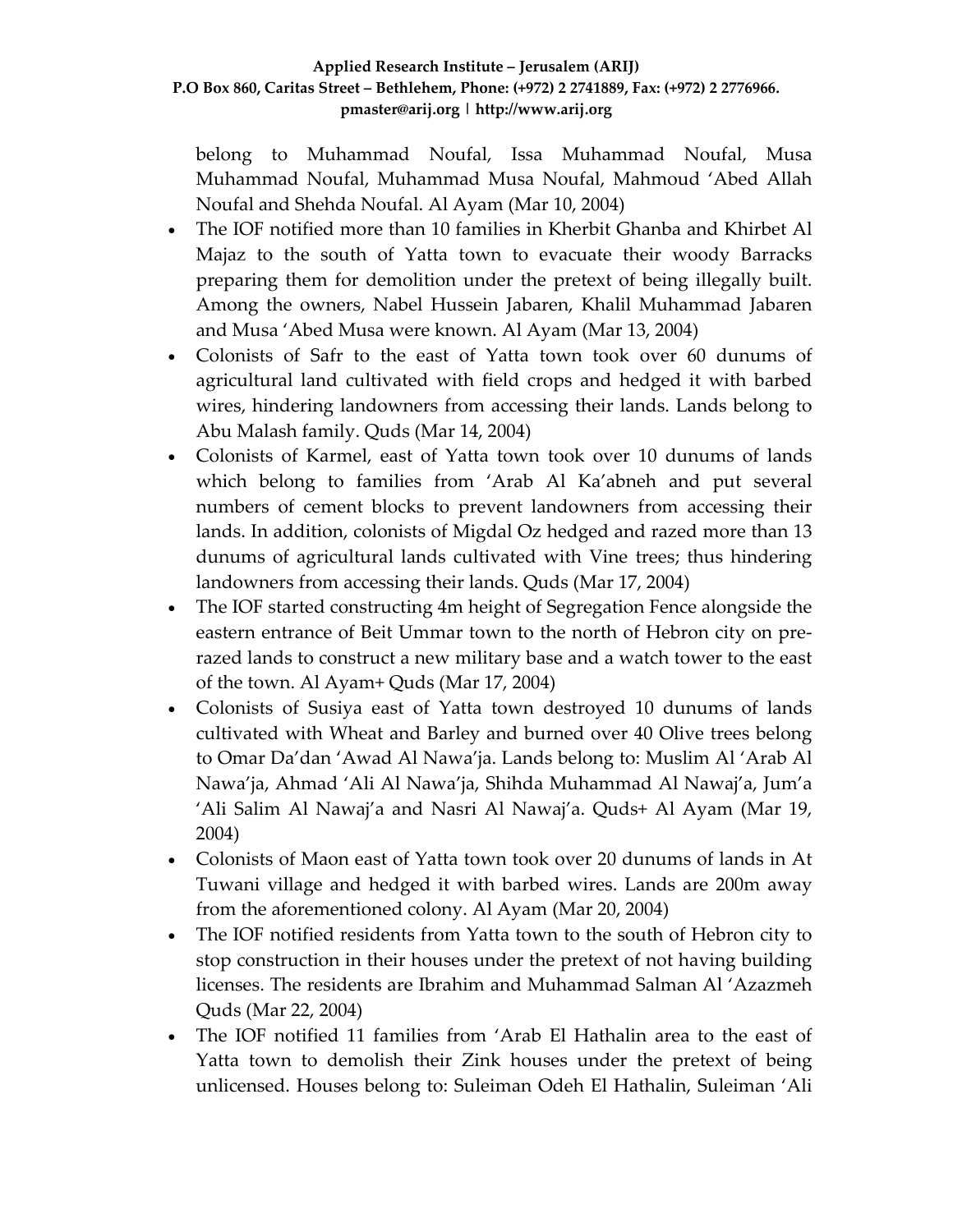Ibrahim El Hathalin, Muhammad Salameh El Hathalin, Ibrahim 'Awad At Tibneh, 'Atta 'Ali El Hathalin, Khalil Odeh El Hathalin, 'Ali Muhammad El Hathalin, SAlameh Musa Salameh, Musa Ahmad El Hathalin and Muhammad Ahmad El Hathalin. Wafa+ Quds (Mar 28, 2004).

- Colonists of Kharesina, to east of Hebron city uprooted 300 Vine trees and destroyed vineyards established on 4 Dunums of land which belong to 'Abed El Rahman Sultan. Wafa (Mar 29, 2004)
- The IOF dismantled the indiscriminate outpost of Hazon David near Qiryat Arba' colony in Hebron. Arabynet (Mar 31, 2004).

## **Nablus**

- The Israeli bulldozers razed some lands in Bizzariya village which belong to Sabri Fawaz 'Abed El 'Aziz to the northwest of Nablus city. Quds (Mar 4, 2004)
- The IOF took over the house of 'Abed Allah Yunis in the old city of Nablus. Quds (Mar 8, 2004)
- The IOF demolished 6 sheep Barracks in 'Aqraba valleys near Nablus city under the pretext of being built on a military zone. Barracks belong to Samir Hussein Dela, Jamal Yousef Bani Jaber, Basil Salim Dela, 'Azmi Salim Dela and Majdi Jamel Bani Jaber. Quds (Mar 17, 2004)
- The IOF staged into the village of Madama located 12km to the southwest of Nablus city and dynamited the two‐storey house of Tayeb 'Ali Faraj after forcing its dwellers, the fourteenth, to evacuate the house under the threat of weapons causing severe damages to the nearby houses. Wafa+ Quds (Mar 18, 2004)
- The IOF issued military orders to confiscate 600 dunums of lands to construct a 12km Segregation Wall around Ariel colony in Nablus district. Al Ayam (Mar 18, 2004)
- The IOF took over the two-storey house of Muhammad Ibrahim Al Theb in Huwwara town to the south of Nablus city and turned it into military barracks. Quds (Mar 25, 2004)
- The IOF notified farmers of Khirbet Tana to the east of Beit Furik town of evacuating the area preparing for the construction of the Segregation Wall. Quds (Mar 30, 2004)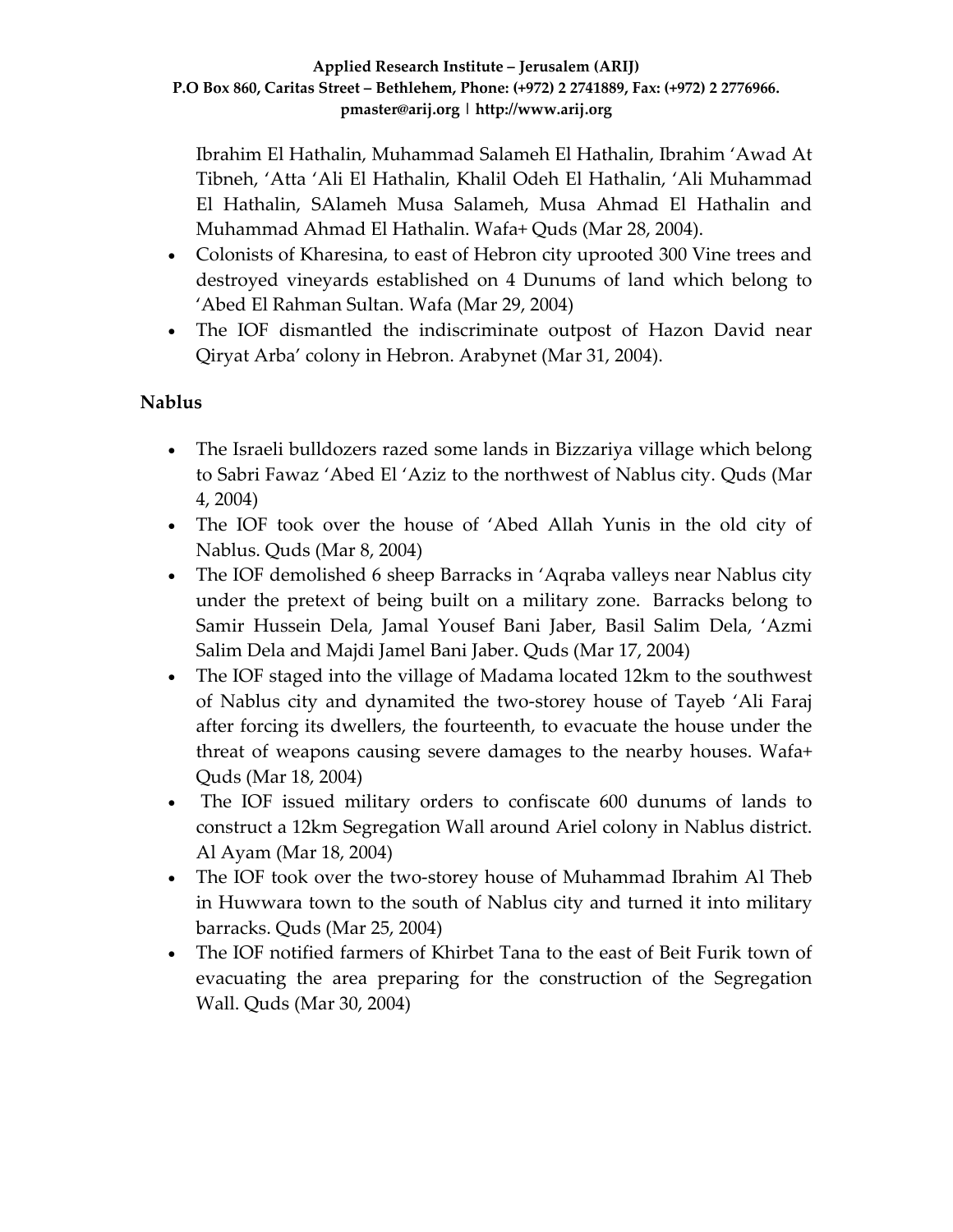## **Jenin**

- The IOF dynamited the two-storey house of Jawdat Rashed 'Abeed in Khirbet 'Anza after planting it with explosive devices. Quds (Mar 8, 2004)
- 8866dunums of agricultural lands are threatened to be confiscated in the villages of Tura Ash Sharqiya, Al Yamun, Silat Al Harithiya, Barta'a, Ya'bad, Al 'Araqa, Nazlat Zeid and At Tarem to construct a huge industrial zone near Hinnanit and Shaked colonies to the east of the Segregation Wall path. Lands belong to hundreds of farmers in the villages. Wafa+ Quds+ Al Ayam (Mar 11, 2004)
- The IOF took over the house of Ibrahim Sayer Turkman in the eastern neighbourhood of Ya'bad village and turned it to a military barrack. Quds (Mar 25, 2004)
- The IOF invaded the town of Silat Adh Dhahr and forced a number of store owners to close their stores under the threat of weapons. Quds (Mar 30, 2004)

## **Tulkarm**

- The Israeli bulldozers razed 26 dunums of agricultural lands cultivated with Vegetables and thyme from Irtah outskirt and *Far'un [villages](http://www.poica.org/editor/case_studies/view.php?recordID=295) south of [Tulkarm](http://www.poica.org/editor/case_studies/view.php?recordID=295) city* at favour of constructing a new bypass road. Lands belong to: Mahmoud As'ad 'Aliya, 'Abed El Karim Omar and 'Abed El Rahem Al 'Abed. Quds (Mar 14, 2004)
- The IOF backed with tanks and vehicles invaded the *camp of [Tulkarm](http://www.poica.org/editor/case_studies/view.php?recordID=262)* and took over several number of houses and a bakery owned by Al Naji family turning them into military watch points. Houses belong to 'Abed Allah El Sharqawi, Abu Reyad, Nasr Allah and Fahed El Sayed. Quds (Mar 16, 2004)
- The IOF invaded Tulkarm camp and dynamited houses of Hassan 'Awad Abu Kharma and Muhammad Abu Sari after planting them with heavy explosive devices and forcing all dwellers to evacuate the houses under the threat of weapons. Wafa+ Quds (Mar 18, 2004)
- The IOF took over a four-storey building in Danaba outskirt to the east of Tulkarm city which belongs to Ahmad Abu El Karn and turned it into a military watch point. Al Ayam (Mar 30, 2004).

## **Ramallah**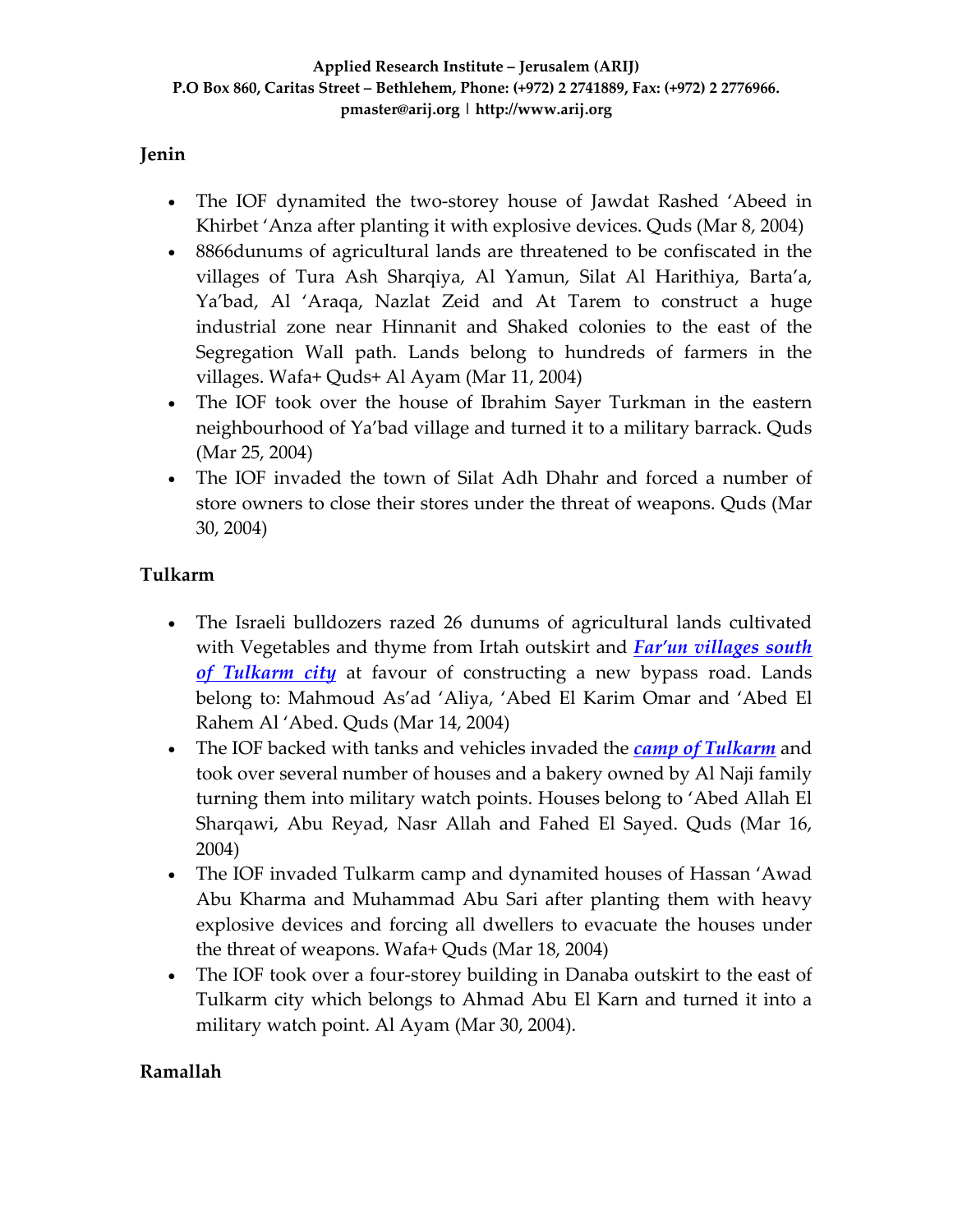- The Israeli bulldozers razed two dunums of agricultural lands in Deir Qaddis village to the west of Ramallah district for the Segregation Wall process. It is worth mentioning that hundreds of dunums are threatened to be confiscated in the area for the same reason. Al Ayam (Mar 5, 2004)
- Residents of *[Burdus](http://www.poica.org/editor/case_studies/view.php?recordID=335) village*, to west of Ramallah district, destroyed part of the Segregation Wall Israel constructed lately to west of the village. Wafa (Mar 10, 2004)
- The IOF razed several numbers of dunums from the town of Deir Qaddis for the Segregation Wall plan in the area. It is worth mentioning that more than 2000 dunums of lands are threatened to be isolated behind the wall borders in the village. Al Ayam (Mar 15, 2004)
- The IOF notified Residents of Shuqba village to the west of Ramallah city of their plan to confiscate vast areas of agricultural lands in Khirbet Dasra, At Tahana, Al Shamon, Marji El Zaytuna and Abu Hussein areas. As a result hundreds of Olive trees and four artesian wells in addition to some touristic places are threatened to be razed. Quds (Mar 18, 2004)
- The IOF demolished the house of Yasir Hassan Hamad in Silwad village to the northeast of Ramallah city. Quds (Mar 18, 2004)
- Israeli Civil administration handed residents of Safa village to the north of Ramallah district military order number 04/27/T to confiscate 10000 Dunums of lands to construct "1720m length" and "100m" width part of the Segregation Wall in the village. Residents were given 7 days to appeal to the court. As a result, hundreds of Olive trees are threatened to be uprooted and isolated within the wall borders. Quds+ Al Ayam (Mar 26, 2004)

## **Tubas**

• The IOF continued constructing new parts of the Segregation Wall and erecting new trenches to the north of **Bardala and 'Ein El Beida [villages](http://www.poica.org/editor/case_studies/view.php?recordID=322)** in the northern valleys. Quds (Mar 28, 2004)

## **Others**

- According to the evacuation plan issued by the Israeli Prime minister Ariel Sharon, Israel plans to give \$150,000 to colonists in case they agreed to evacuate Gaza Strip. Quds (Mar 2, 2004)
- The Israeli Prime minister Ariel Sharon announced his intention to evacuate at least 10 colonies in the West Bank. Quds (Mar 2, 2004)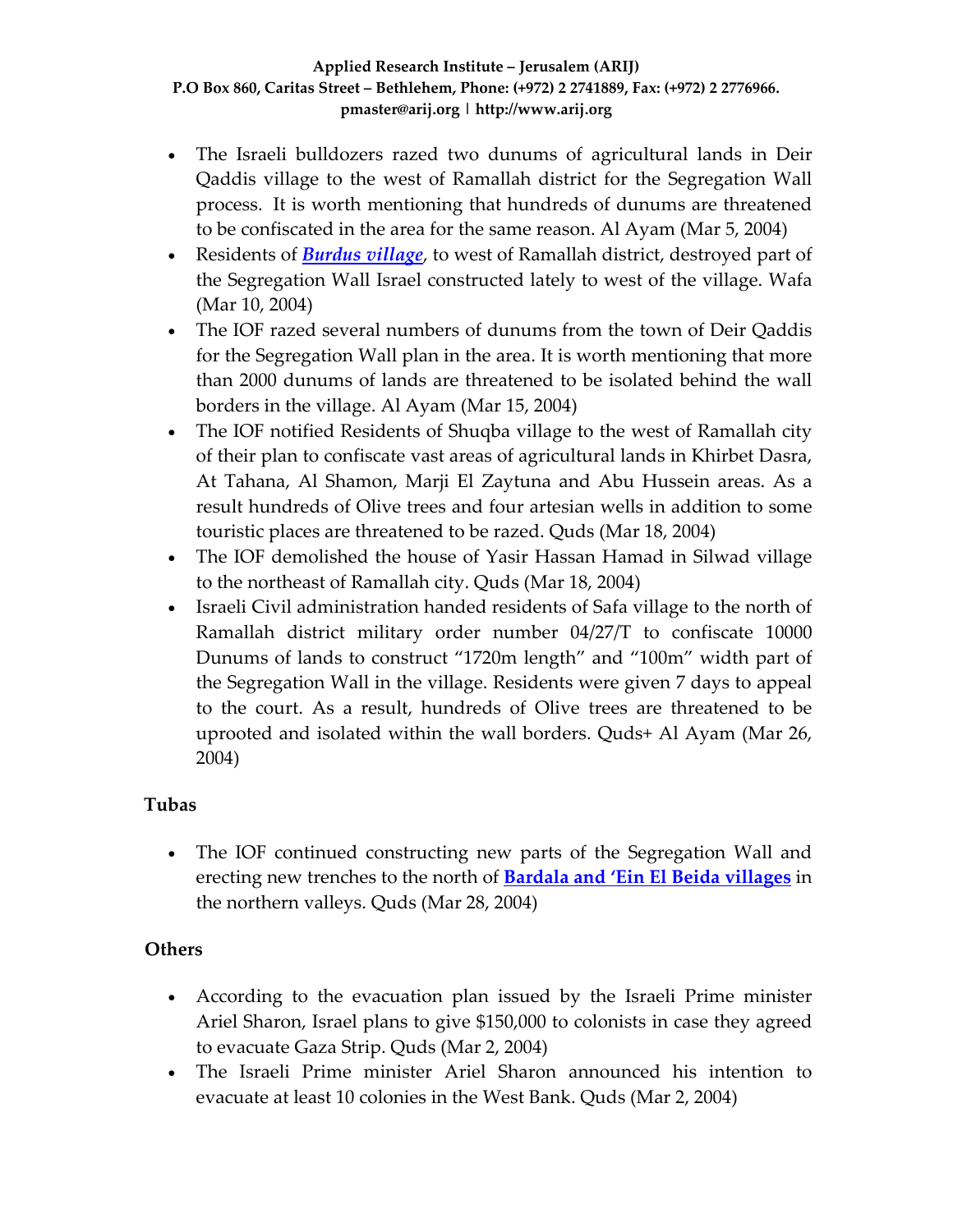- In a report issued by the Israeli Central Bureau of Statistics showed that an increase of 35% in the number of building projects in colonies of the West Bank and Gaza Strip in the year 2003, in addition to 1850 new housing units. Middle east web+ Quds (Mar 2, 2004)
- The IOF demolished the house of Ashraf El Shamali in El Ramleh city located inside the Armistice line (Green line) conducted under the pretext of being unlicensed. Quds (Mar 3, 2004)
- Several number of houses are threatened to be demolished in Wadi El Ni'am in the Negev when the IOF hanged demolition orders on walls of the houses informing residents of the Israeli intention to demolish them. Quds (Mar 3, 2004)
- Israeli Prime minister Ariel Sharon intends to evacuate 9 outposts in the West Bank, out of which six were delayed to be evacuated for ten days according to the appeal handed by Jewish colonists to the Israeli Supreme Court. Quds+ Al Ayam (Mar 5, 2004)
- In a report issued by the Agricultural department assured that since the outbreak of the second Intifada in September 2000, the IOF uprooted 982333 trees and razed 12953 dunums cultivated with field crops. Quds (Mar 5, 2004)
- In a report issued by the Palestinian independent commission for citizen rights assured that more than 2000 housing units were severely destroyed, out of which 790 were completely damaged and 142 houses were partially demolished and belong to people accused of attacking Israeli targets during the year 2003 by the IOF; whereby 3570 dunums of agricultural lands were razed and 60,000 were confiscated mostly for the Segregation Wall process. Quds (Mar 9, 2004)
- The Israeli Prime Minister Ariel Sharon intends to reroute the Segregation Wall path and reduce its length by 170km to exclude Ma'ale Adumim colony. Haaretz+ Quds (Mar 11, 2004)
- The Israeli government is planning to build a "mock up" of a Palestinian town in the Negev, as a training base for urban warfare. The cost of the project is estimated at NIS 60 million. Maariv+ Quds (Mar 15, 2004)
- The Israeli Supreme Court rejected the appeal handed by the Israeli colonists to stop the evacuation of Havat Ma'on and Tel Binyamin colonies in the West Bank. Quds (Mar 24, 2004)
- More than 2000 housing units were added to colonies of the West Bank since the beginning of year 2003. Quds (Mar 27, 2004)